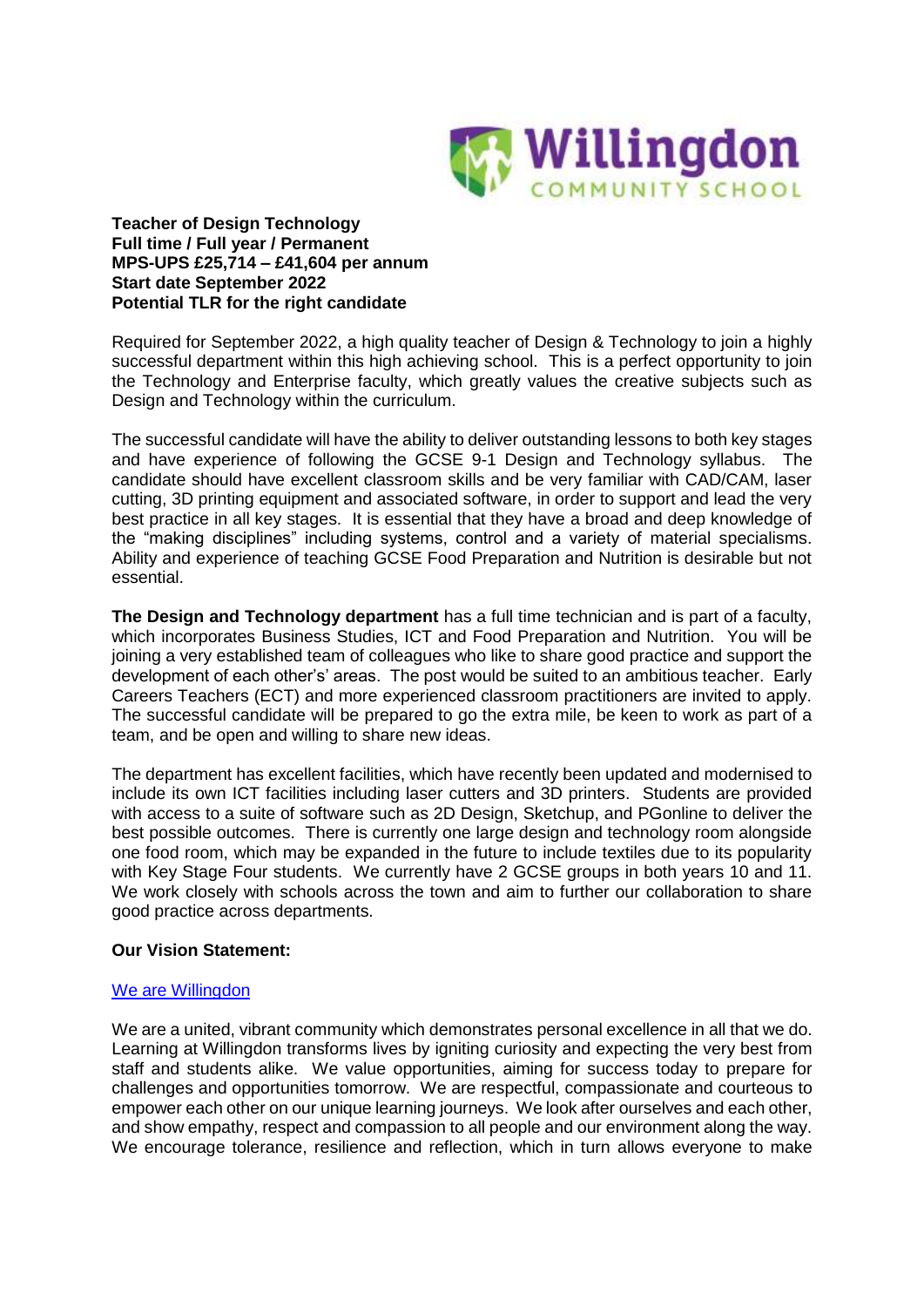progress every lesson. We work together as a harmonious community to be the very best versions of ourselves.

This makes us Willingdon.

**Willingdon Community School** Willingdon is a high-achieving and over-subscribed (NOR 1000), 11-16, comprehensive school serving the Eastbourne and Polegate area. We are committed to talent management and ensuring that all support and teaching staff are given the opportunity to develop and progress their careers. Our leadership team are receptive to constructive feedback and hold regular parent, staff and student voice sessions as well as google form entries to submit feedback. The school prides itself on putting staff and student wellbeing as a top priority and there are many initiatives which have been established to support this e.g. subsidising Benenden healthcare by 50% for all staff members to creating staff working parties to focus on key areas e.g. marking workload.

Examination results at GCSE are consistently high with students of all abilities making good progress and adding significant value, regardless of their starting point. In 2021, 74% of students achieved the Basics Match at Grade 4 in English and Maths. Despite covid, our attendance was significantly above national average.

The school is a leading member of a number of local educational groups and partnerships, such as the Eastbourne Schools Partnership (ESP) which brings many and varied learning opportunities to both teachers and students, particularly via our links with Eastbourne College. We are a member of the SSAT and have excellent links with outstanding schools up and down the country. These links bring cultural and intellectual capital to the school and enrich our CPD provision for staff at all levels.

**The CPD and talent management** of our staff is given a very high priority as we believe this is a vitally important part of improving outcomes for young people as well as invigorating teachers` passion for their areas. Willingdon is proud of its record in developing new teachers and on the quality of CPD more widely.

The school has an outstanding record for the quality and range of professional development opportunities it offers and takes pride in developing its staff as outstanding teachers and preparing them for the next steps in their careers. As well as being supported through inhouse programmes, aspiring leaders have access to: funded NPQ and Masters Qualifications; extended programmes in Durrington Research School; free access to the annual Research Ed conference in Kent; and leadership opportunities provided by the SSAT and ASCL.

### **Staff wellbeing is of paramount importance to us at Willingdon Community School. We can offer the successful candidate:**

- A clear purpose. We are here to develop personal excellence and help staff and students be the very best versions of themselves.
- Lots of opportunities to observe others and feedback. We don't grade lessons and feedback is developmental.
- Regular opportunities for staff voice directly to the Headteacher.
- On appointment, a full induction day is arranged to ensure you are supported with the transition to your new role.
- 50% off Benenden Health Care scheme.
- Opportunity to join Bupa Dental Plan which provides varying contributions to NHS and private dental services.
- Weekly staff fitness sessions.
- Regular Mindfulness sessions to enhance your work-life balance.
- We offer Mental Health First Aid to all staff which is a two day qualification.